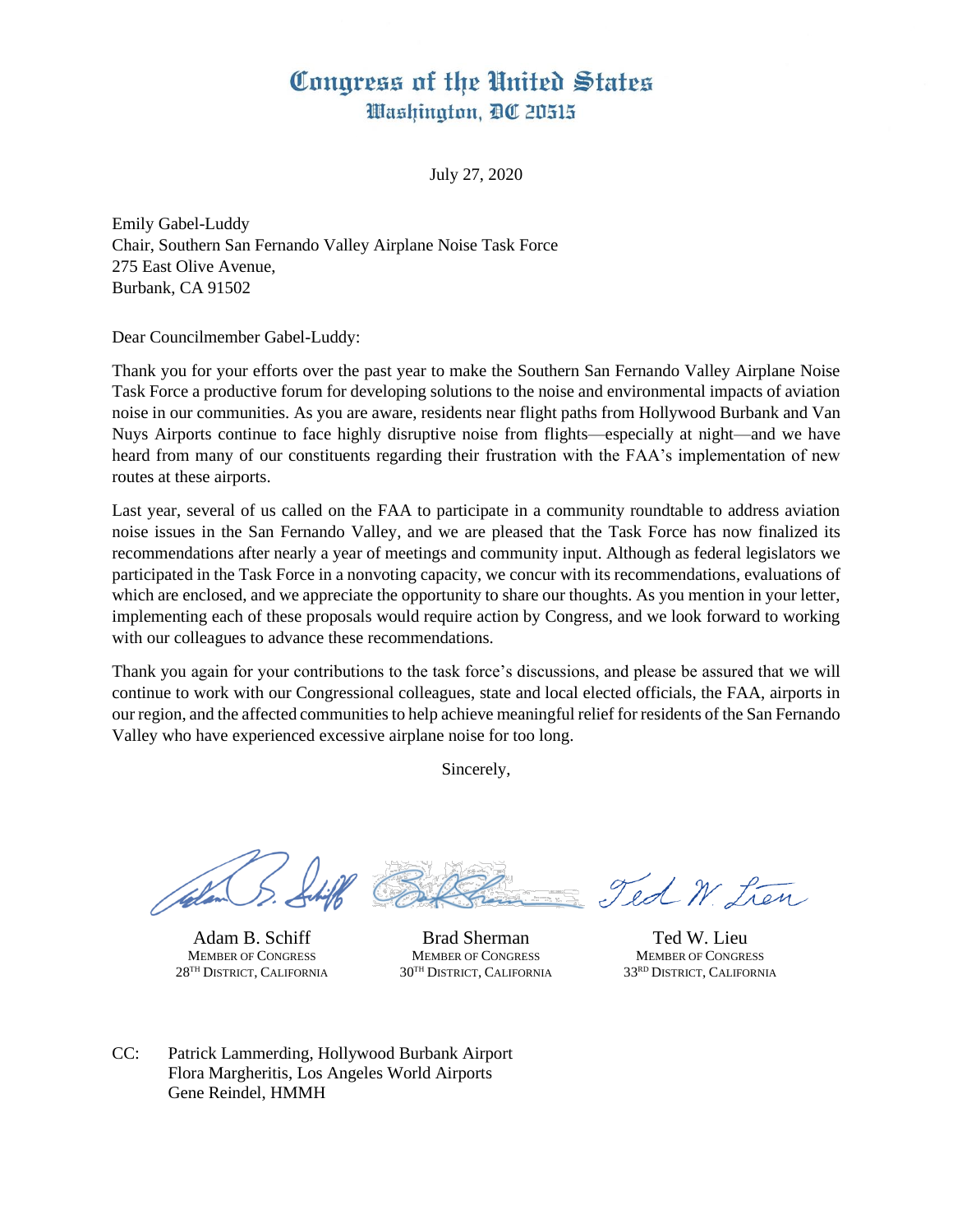## **Recommendations to Federal Legislative Representatives**

*from the South San Fernando Valley Airplane Noise Task Force* 

*Recommendation 9: Restrict aircraft from operating during the night at both Hollywood Burbank Airport (BUR) and Van Nuys Airport (VNY) and penalize and identify publicly aircraft operators that violate the mandatory curfew.*

Many of us are longtime advocates of mandatory nighttime curfews. Rep. Schiff, whose district includes the Hollywood Burbank Airport, supported the airport in its application to the FAA in 2009 to implement a mandatory curfew and stated on the House Floor that he strongly believed that the Airport had already met the curfew criteria set by law. After the FAA issued its finding—incorrect in our view—that the Airport's study did not merit approval of a new curfew, Reps. Schiff and Sherman introduced standalone legislation (the *Valley-Wide Noise Relief Act*) as well as amendments to FAA funding legislation to allow nighttime curfews at Burbank and Van Nuys airports. We will continue to seek legislative avenues to empower these airports to adopt new, enforceable nighttime curfew measures.

*Recommendation 12: Increase the eligibility area for noise mitigation programs in communities near airports, which requires federal funding to implement.*

FAA regulations currently allow airports to use federal funding from the Airport Improvement Program to carry out noise mitigation programs in surrounding communities in areas that experience greater than 65 decibels day-night average sound level (DNL). Rep. Grace Meng has introduced legislation in the House to lower the FAA's threshold for significant noise exposure from 65 dB DNL to as low as 55 dB DNL, which would allow more residents to qualify for federal sound insulation programs. Reps. Schiff, Sherman, and Lieu are proud to cosponsor this bill, the *Decrease Noise Levels Act* (H.R. 5874), which has been referred to the House Committee on Transportation and Infrastructure for further consideration.

*Recommendation 13: Require the use of the Environmental Analysis (EA) as the minimum standard to meet the requirements of the National Environmental Policy Act (NEPA) for implementing any FAA proposed change to aircraft flight procedures.*

Under current FAA regulations, new or modified air traffic control procedures that do not significantly increase noise over sensitive areas are categorically excluded from full environmental review under the National Environmental Protection Act (NEPA).

Last year, Reps. Schiff, Sherman, and Lieu wrote to the Government Accountability Office (GAO) along with House Transportation and Infrastructure Committee Chairman Peter DeFazio and many colleagues asking that it independently review how the FAA measures aircraft noise and how it evaluates and mitigates noise impacts. This request highlighted that the FAA's finding that new routes in the Southern California Metroplex project "would not significantly affect the quality of human environment in the impacted metropolitan areas and would not result in significant noise impacts" seems to contradict the actual experience of our constituents in surrounding communities. Accordingly, the request specifically asked the GAO to consider whether FAA's criteria for determining "significant" changes in noise levels sufficiently capture potential negative impacts, and whether the historical comparison data the FAA uses to conduct environmental reviews for new routes accurately captures the nature of the changes.